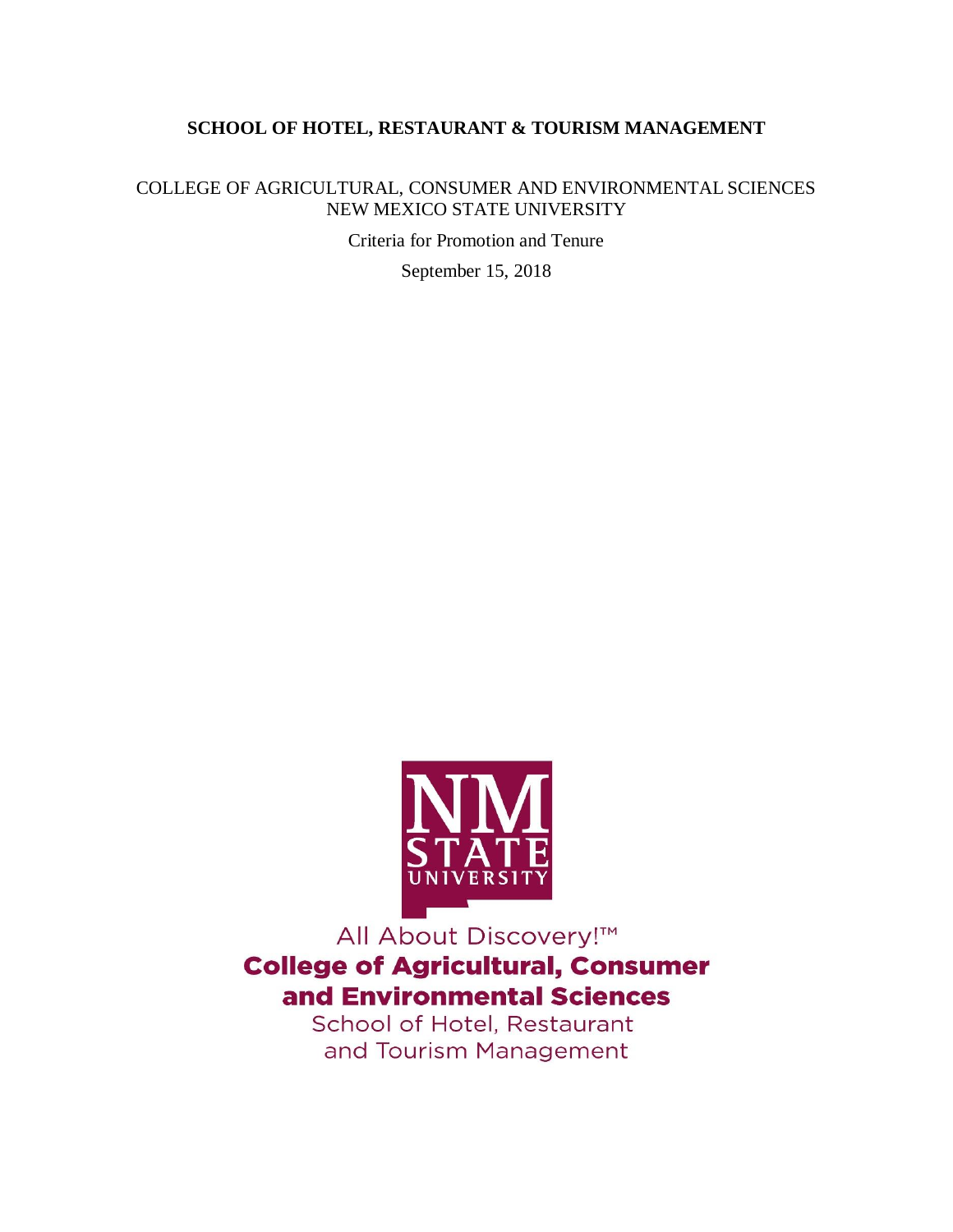# *Table of Contents*

| I.    |                                                                                             | $\boldsymbol{\beta}$ |
|-------|---------------------------------------------------------------------------------------------|----------------------|
|       |                                                                                             |                      |
|       |                                                                                             |                      |
| C.    |                                                                                             |                      |
| II. I |                                                                                             | 4                    |
|       |                                                                                             | -4                   |
| В.    |                                                                                             | -5                   |
| C.    |                                                                                             |                      |
|       |                                                                                             |                      |
| Е.    |                                                                                             |                      |
| F.    | Non-Tenure-Track Faculty (NTTF) Promotion Procedures and Criteria _______________________ 8 |                      |
|       |                                                                                             |                      |
| А.    |                                                                                             | 8                    |
|       |                                                                                             | 10                   |
| C.    |                                                                                             | 12                   |
|       |                                                                                             |                      |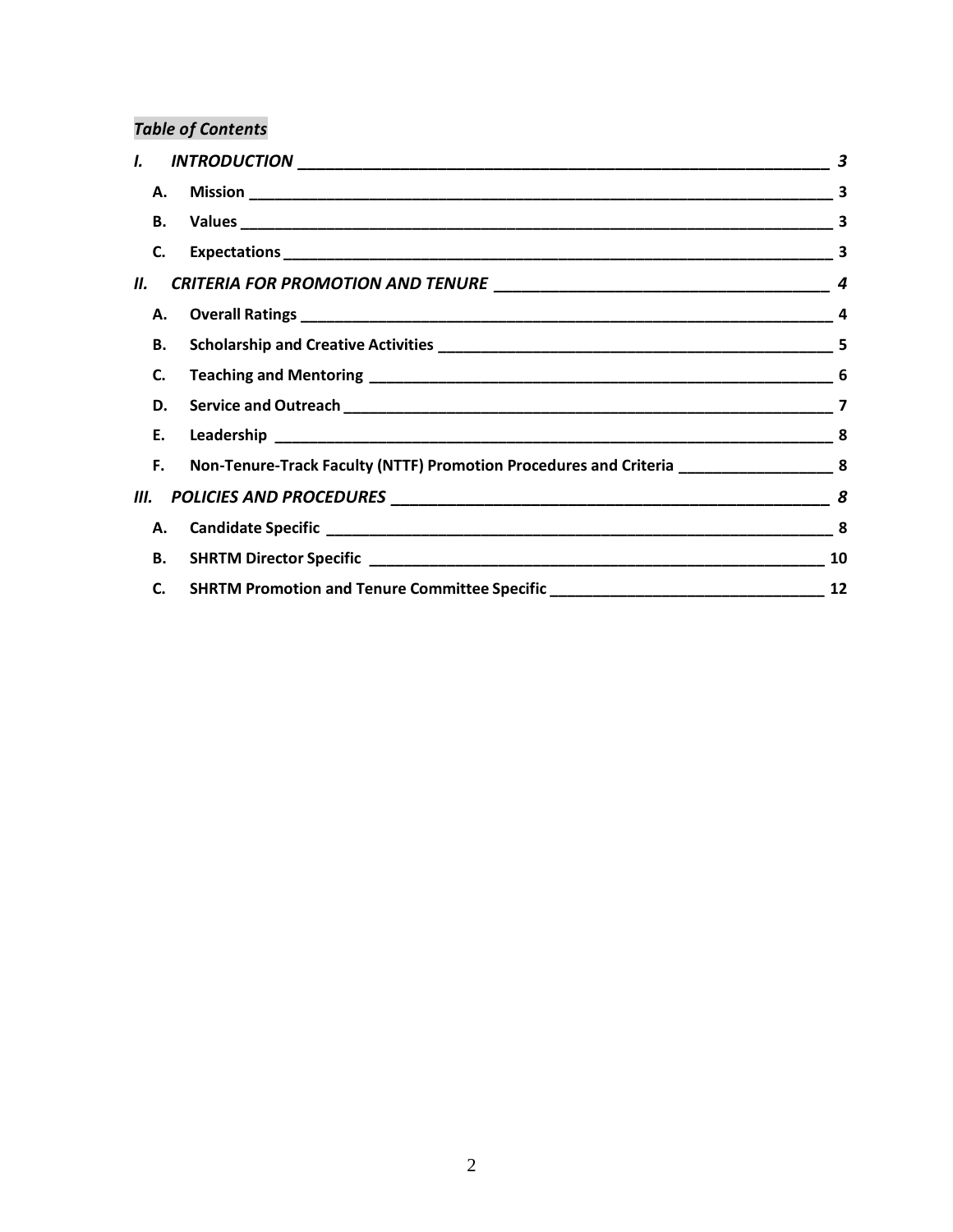# <span id="page-2-0"></span>**I. INTRODUCTION**

# <span id="page-2-1"></span>**A. Mission**

The School of Hotel, Restaurant & Tourism Management's mission is to serve the needs of our constituents through innovative teaching, research, service, professional applications and partnerships in a multi-cultural and international environment. As part of the College of Agricultural, Consumer, and Environmental Science, we are part of an engine for economic and community development for the state of New Mexico. The four pillars for this are food and fiber production and marketing, water use and management, health of New Mexicans, and environmental stewardship

# <span id="page-2-2"></span>**B. Values**

The School of Hotel, Restaurant and Tourism embraces the following values:

- 1. Providing excellence in instruction in a broad-based hospitality and tourism curriculum.
- 2. Preparing students to enter and advance in their chosen professions.
- 3. Conducting research to add to the HRTM body of knowledge.
- 4. Sharing this knowledge with our students, the industry, and the community to improve individuals and organizations
- 5. Providing professional service and leadership to stakeholders.

# <span id="page-2-3"></span>**C. Expectations**

University policies regarding promotion and tenure supersede principal unit and college policies. Promotion and Tenure Committee members as well as faculty considering applying for promotion are responsible for reviewing all applicable documents.

Promotion of faculty members and issuance of continuous contracts are matters of utmost importance. The granting of tenure or promotion to the rank of associate or professor represents a prediction by the university that the individual concerned will continue to make substantial contributions to the principal unit, the college, the university and the hotel, restaurant and tourism management discipline.

The candidate will prepare a portfolio following the CV format found in Appendix 6 of the ACES Promotion and Tenure document. Sample portfolios are available at the NMSU Teaching Academy. Candidates applying for tenure and/or promotion from Assistant to Associate Professor will have their progress evaluated annually by the SHRTM Promotion and Tenure Committee, and SHRTM Director. Candidates applying for promotion to Professor have the option to have their progress evaluated annually.

Critical to the ACES process of evaluation for promotion and/or tenure is the allocation-ofeffort statement (See ARP 6.60 Faculty Assignments - General). Each year, in consultation with the principal-unit administrator (SHRTM director), faculty shall complete and sign an allocation-of-effort statement with mutually agreed-upon changes made during the year, as needed. This form for the upcoming year shall be completed at the time of the faculty member's annual performance evaluation and may be revised during the year. The allocationof-effort statement reflects an individual's goals and objectives as they relate to the university's mission and the principal unit's expectations and will be used as the basis for evaluation. All levels of the promotion and/or tenure process will acknowledge and respect variations among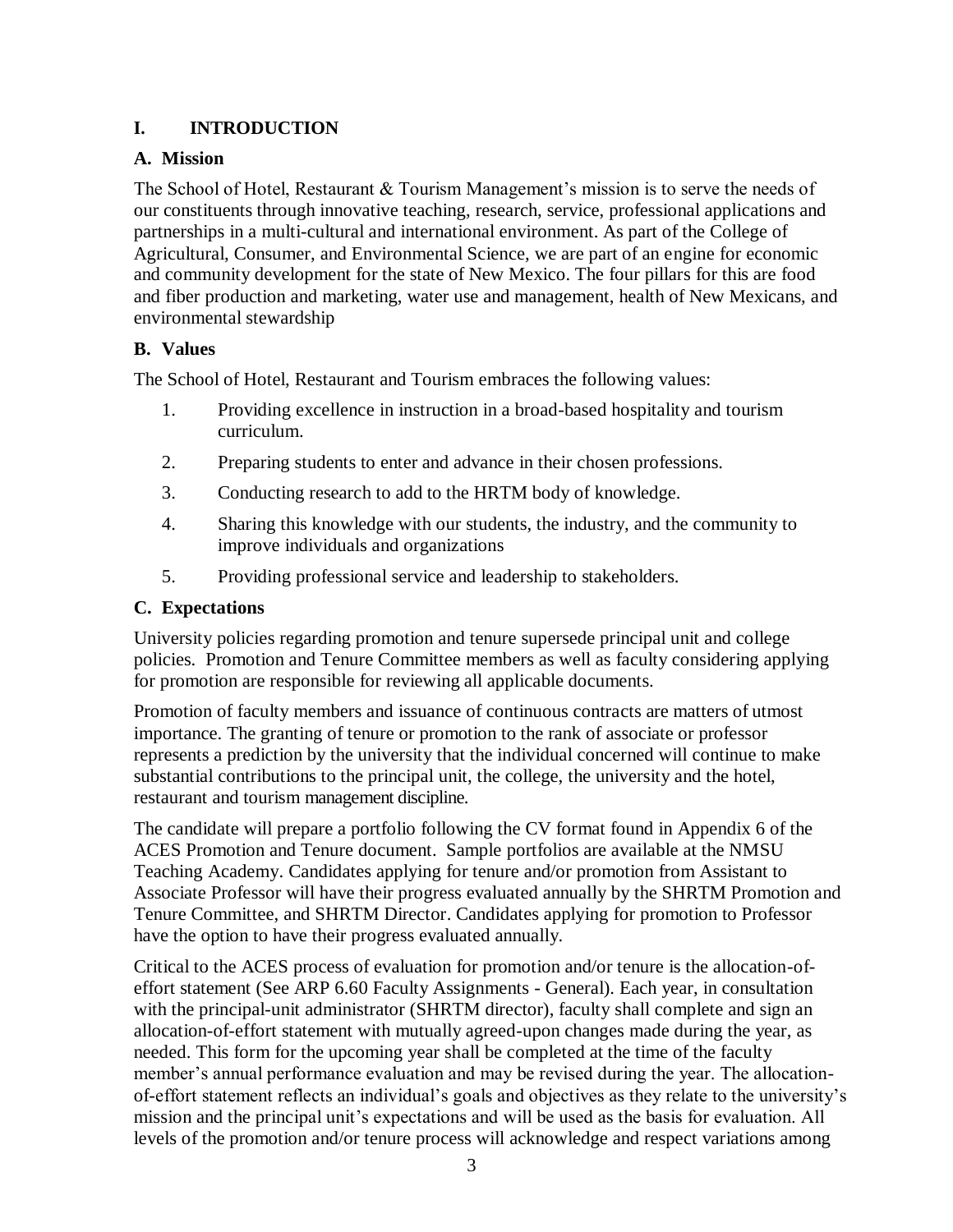individual allocation-of-effort statements.

The following guidelines are intended to provide the candidate with a process that is fair and transparent. They should also be used by senior faculty to encourage and nurture junior faculty members throughout the process of attaining tenure and/or promotion.

# <span id="page-3-0"></span>**II. CRITERIA FOR PROMOTION AND TENURE**

The School of Hotel, Restaurant & Tourism Management is composed of both tenured, tenuretrack and non-tenure track faculty (NTTF). Although NTTF members are not eligible for tenure, they are eligible for promotion. The same criteria will be used to evaluate both tenure track and NTTF members.

The following principal unit criteria have been developed in accordance with Sections 9.30 to and 9.35 in the NMSU Administrative Rules and Procedures (ARP). The quality of faculty accomplishments in teaching and advising, scholarship and creative activity, extension and outreach, and service, (collectively referred to as the Four Areas of Faculty Effort), largely determines the quality of the university as a whole (ARP 9.32). The amount of effort that faculty members regardless of rank or position devote to the various aspects of their duties necessarily varies, and any promotion and tenure process will recognize these variations. A successful process considers whether the faculty member is effectively serving the mission of the university, as defined by a department's criteria and the individual's agreed upon goals and objectives. This means, for example, that the efforts of a faculty member made in response to administrators or committees are taken into account during promotion and tenure evaluation. The efforts of two faculty members may vary at the same points in their careers according to their particular strengths and department needs (ARP 9.31).

### <span id="page-3-1"></span>**A. Overall Ratings**

In rating applicants for appointment with tenure and/or promotion under the standards set forth in this document, the SHRTM Promotion and Tenure Committee shall rate applicants as:

"Needs Improvement"

"Meets Expectation"

"Exceeds Expectation"

An academic faculty member being recommended for appointment with tenure and/or promotion must receive an "Exceeds Expectation" rating in either Teaching and Mentoring, or in Scholarship and Creative Activities and at least a "Meets Expectation" rating in the other.

An academic faculty member being recommended for appointment with tenure and/or promotion must receive at least a "Meets Expectation" rating in the area of Service.

The conditions for promotion and/or tenure may vary, depending upon the appointment of a candidate and their allocation of effort statement. Regardless of the appointment, however, the candidate must show evidence of scholarly and creative activity.

Faculty appointed with service credit from other organizations are expected to show evidence of sustained research at New Mexico State University. While previous research conducted during that period is considered in the tenure deliberation, emphasis is placed on research conducted while at NMSU.

Normally, before being considered for tenure, eligible faculty members serve six consecutive probationary years. The probationary period begins the first full year of the contract. During the sixth year, the candidate applies for tenure. Those achieving tenure are awarded a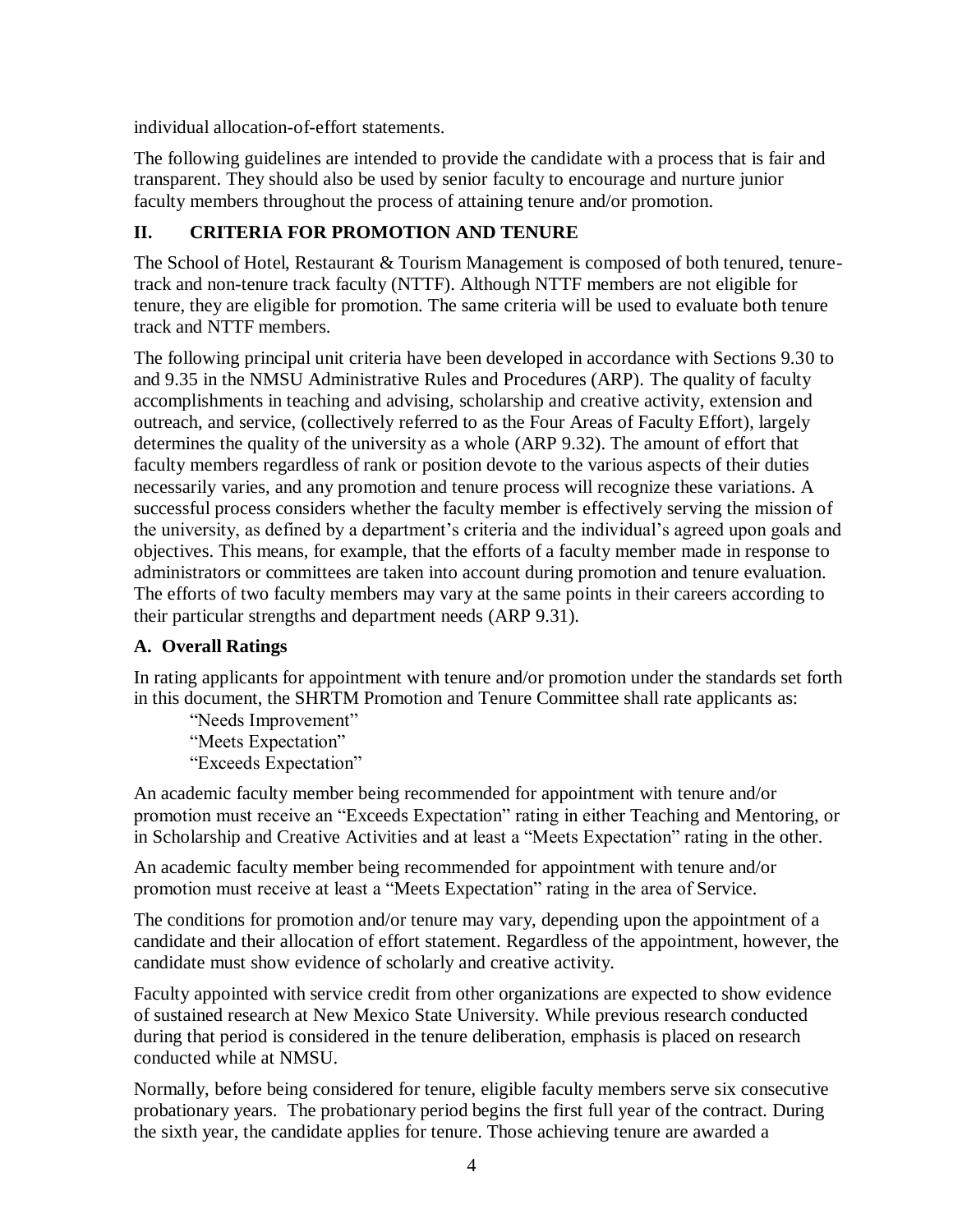continuous contract at the end of their sixth year, while those not awarded tenure are given a one-year terminal contract for their seventh and final year of employment at NMSU. In SHRTM, tenure and promotion are linked for tenure-track faculty.

Promotion from Associate to Professor requires significant effort. Time in rank alone will not support a recommendation for promotion. The professor should document established disciplinary, intellectual and institutional leadership. Faculty members with the rank of Associate Professor who believe they have met the criteria for promotion to the rank of Professor may apply for promotion.

#### <span id="page-4-0"></span>**B. Scholarship and Creative Activities**

A candidate for promotion and/or tenure should display a productive and creative mind through research and creative projects in terms of quality and quantity, as well as consistency. The candidate should demonstrate original contributions to the advancement of knowledge in the field of hotel, restaurant and tourism management. Cooperative research activities are evaluated in accordance to the candidate's role and contribution in the joint effort.

The evaluation of scholarship and creative activity is grounded in Boyer's concept of the four scholarships: (i) the scholarship of discovery involves processes, outcomes, and the passionate commitment of the professoriate and others in the University to disciplined inquiry and exploration in the development of knowledge and skills; (ii) the scholarship of teaching involves dynamic, reciprocal, and critically reflective processes among teachers and learners at the University and in the community in which their activity and interaction enriches and transforms knowledge and skills, taught and learned; (iii) the scholarship of engagement refers to the many and varied ways to responsibly offer and employ knowledge and skills to matters of consequence to the university and the community; and (iv) the scholarship of integration is the process by which knowledge and skills are assessed, interpreted, and applied in new and creative ways to produce new, richer, and more comprehensive, insights, understanding, and outcomes. (ARP 9.31 Part 3.D.1).

All scholarly activity and outcomes, regardless of funding source, must consider the following criteria adapted from Diamond (ARP 9.31 Part 3.D.2): (1) it addresses important questions in the field (2) the activity reveals a high level of discipline- related expertise (3) it allows for replication or elaboration (4) the activity achieves its goals and its outcomes have significant impact (5) the activity and outcomes have been presented appropriately and effectively to its various audiences (6) the activity and outcomes are judged meritorious and significant by one's peers (7) the scholar uses this assessment to improve, extend, revise, and integrate subsequent work.

Although the School of HRTM does not specify the number of publications, presentations or other research and scholarly activities that will insure promotion and/or tenure for any candidate, in an effort to provide a general guideline, minimum performance requirements for a "Meets Expectation" rating for candidates, with 25% research appointments, applying for tenure and promotion from Assistant to Associate Professor are found below. Expectations will be adjusted for candidates with a different allocation of effort. However, by the time of application for promotion, all candidates should demonstrate successful completion of scholarly and creative projects/activities. Examples of scholarly products and creative endeavors may include:

- Peer-reviewed articles in refereed journals
- Refereed and invited presentations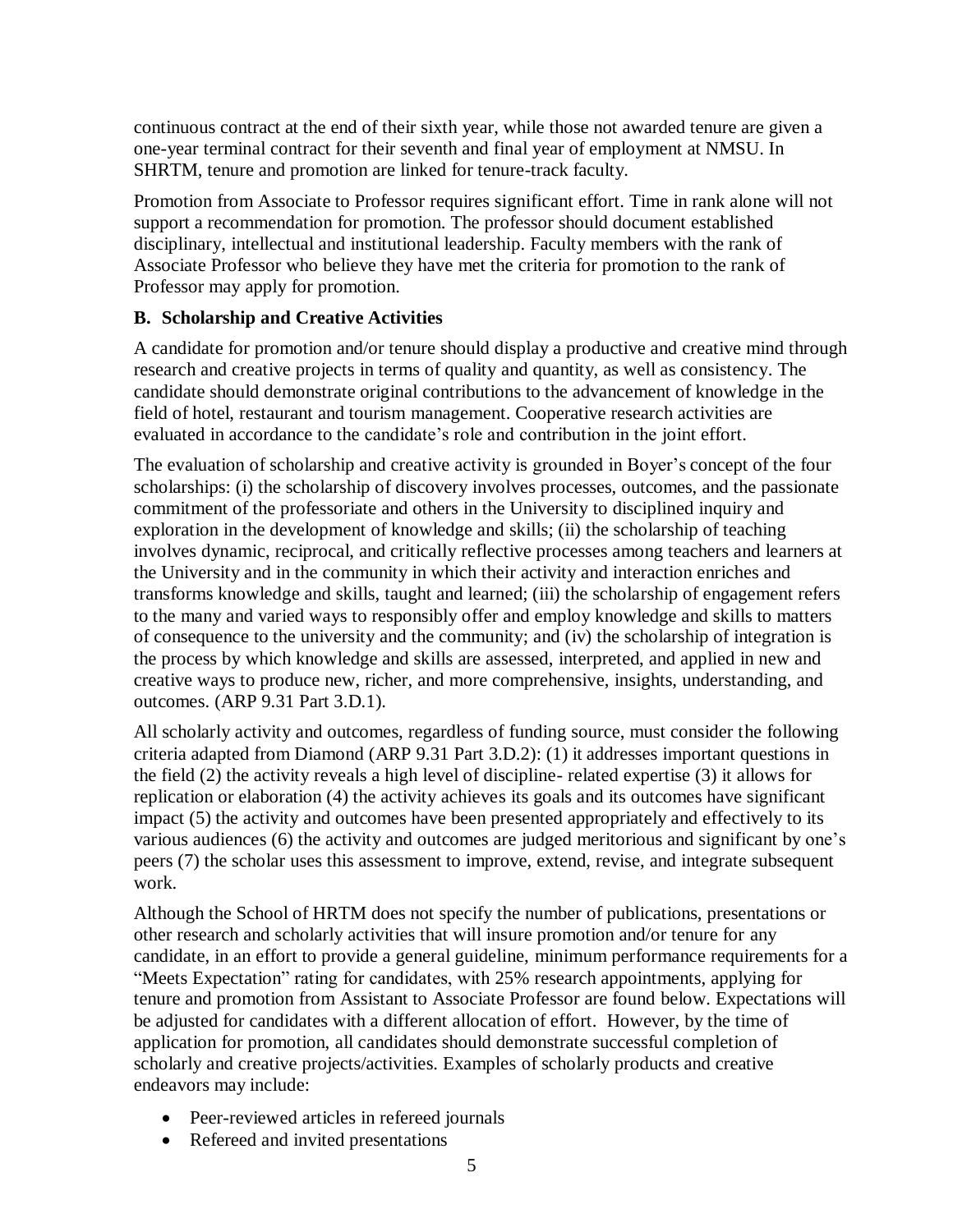- Book publication; authoring chapters in books
- Grantsmanship (submitting and/or obtaining funding)
- Grant reviewer for national organizations
- Editor or referee of a journal or book
- Policy analysis
- Articles in trade journals and magazines
- Published case studies
- Software, webinars and other technological developments
- Artistic demonstrations, performances, and portfolios

To be considered at the level of "meets expectations." all faculty candidates should have five (5) creative or scholarly products.

In addition, tenure Track candidates should have at least three (3) additional peer-reviewed scholarly/creative papers published, or in press, in refereed journals.

For promotion to Associate to Professor, there must be convincing evidence that the candidate has been continuously engaged in research or other creative activity of high quality and significance at the state, national and/or international level. It is expected that the productivity record be at least equivalent to that required to achieve tenure.

Flexibility in these requirements is possible based on quality of publications and scholarly products. However, promotion and/or tenure will not be possible with an overall cumulative valuation of less than "Meets Expectation."

### <span id="page-5-0"></span>**C. Teaching and Mentoring**

Effective teaching and mentoring is of primary importance to fulfilling the mission of the School of HRTM. As such, teaching and mentoring is an essential criterion for tenure and for advancement in rank.

Faculty will be evaluated based on the evidence to assess teaching effectiveness. Teaching is a complex and multifaceted activity. Therefore, several forms of evidence should be used to assess comprehensively teaching effectiveness. Each form of evidence will be weighted according to appropriate to its importance in evaluating teaching. Such documentation must demonstrate command of subject matter, the ability to organize material and convey it effectively to students, and assessment of student learning. It may also demonstrate revision and updates of curricula, and the integration of scholarship (for faculty who produce scholarship) and service with teaching. Materials appropriate for evaluating teaching should include: (a) evidence from the instructor, (b) evidence from other professionals, (c) evidence from students, and (d) evidence of student learning. It is not necessary for all four types of evidence to be used, but in accordance with state law, at a minimum, student evaluations and one other form of evidence must be used. (ARP 9.31. Part 3.C.2.a)

Faculty mentoring and advising may take the form of assisting undergraduate or graduate students in the selection of courses or careers, assisting learners in the educational programs on and off campus, mentoring students, servings as a faculty advisor to student groups, research and teaching advising, as well as other forms (ARP 9.31. Part 3.C.1.c)

In order to fulfill the minimum requirements to achieve a "Meets Expectation" performance rating:

1. The candidate must provide written documentation of at least one (1) peer- review of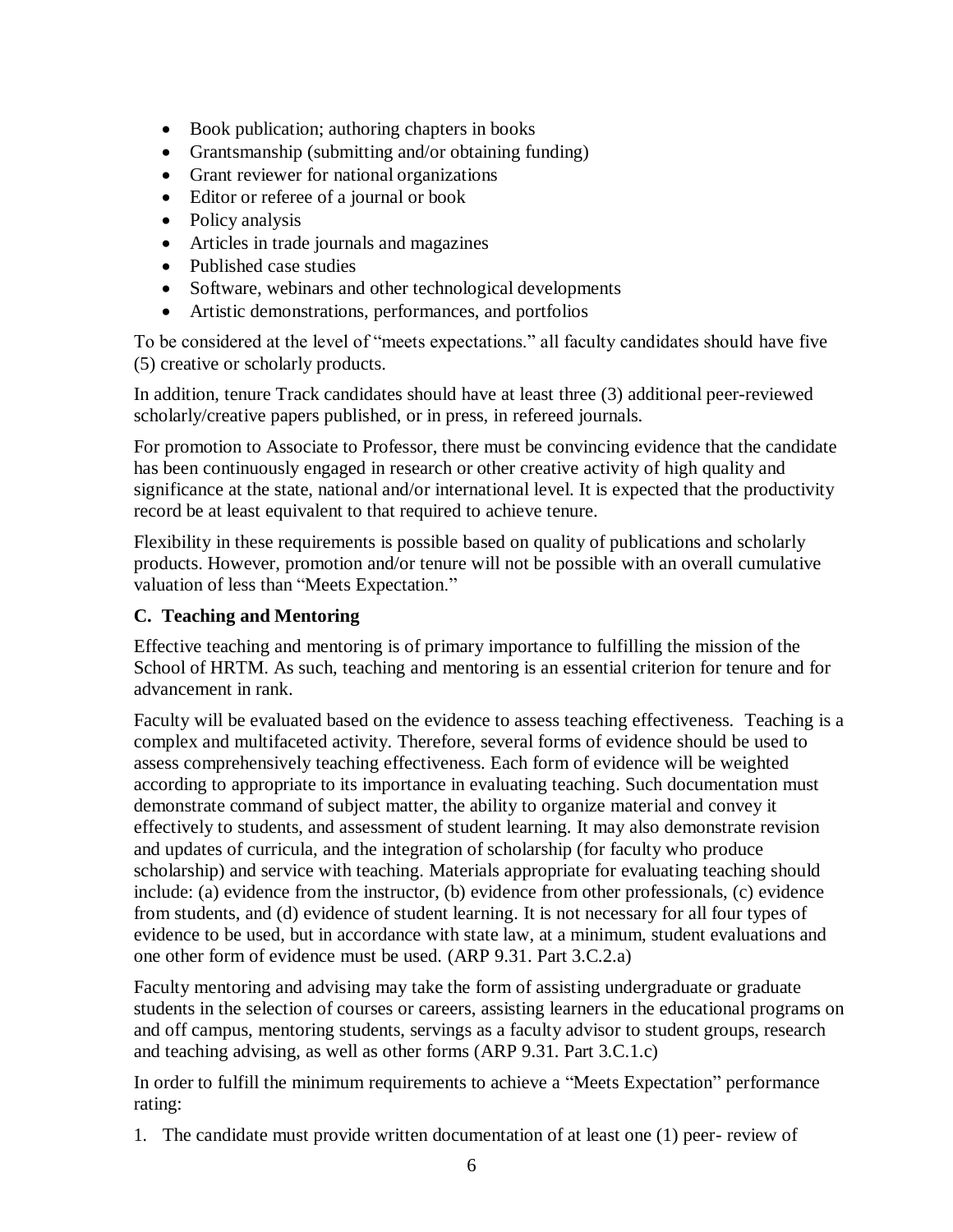teaching (conducted by a NMSU faculty member) each year. A copy of the annual written review of teaching must be included in the portfolio.

- 2. The candidate must provide clear evidence of participation in at least two (2) professional development activities related to teaching responsibilities each year. Evidence includes self-reported documentation of: completion of classes for credit or audit, workshops and professional conferences, facility tours, faculty internships, etc.
- 3. By the end of year two, the candidate must receive an annual composite mean rating at or above the composite mean rating of all SHRTM faculty on student evaluations. Course evaluations must be provided for each class per semester.
- 4. The candidate may choose to include additional evidence of teaching effectiveness such as letters from current or former students and passing a quality standards course review (such as Quality Matters for online/hybrid courses)."
- 5. For promotion from Associate Professor to Professor, the candidate must demonstrate command of the disciplinary field as evidenced by sustained effectiveness in teaching and mentoring.

Promotion and/or tenure will not be possible with an overall cumulative valuation of less than "Meets Expectation"

#### <span id="page-6-0"></span>**D. Service and Outreach**

Service to our students, our principal unit, our college, our university, our industry, and our community is a vital part of our profession. Modeling a service orientation for our students is a critical part of their learning experience. Flowing from a spirit of cooperation with, and respect for our colleagues in the principal unit, successful candidates for promotion and/or tenure must be committed to university and industry service. However, faculty members are encouraged to balance their service and outreach efforts according to their allocation of effort agreements. Service and/or outreach efforts are to be derived from the candidate's professional expertise. A "Meets Expectation" performance rating requires the following:

#### **1. Principal Unit Service**

- a. Attends and participates in principal unit faculty meetings, contributing to the formulation of academic and administrative policies/programs.
- b. Participates in principal unit activities such as review of self-study documents, curriculum revision, board of advisors meetings, etc.
- c. Attends SHRTM and student-sponsored activities and events such as student fund-raisers, senior receptions, etc.
- d. The candidate must provide documentation of at least one (1) student recruitment and one (1) retention outreach effort each semester.
- **2. College/University Service - Document a minimum of one (1) of the following activities per year:**
	- a. Serves as an active member of college or university committees, task forces, councils, and/or faculty senate.
	- b. Organizes/sponsors student professional societies and clubs.
	- c. Plays a major role in student placement (internships and post- graduation jobs).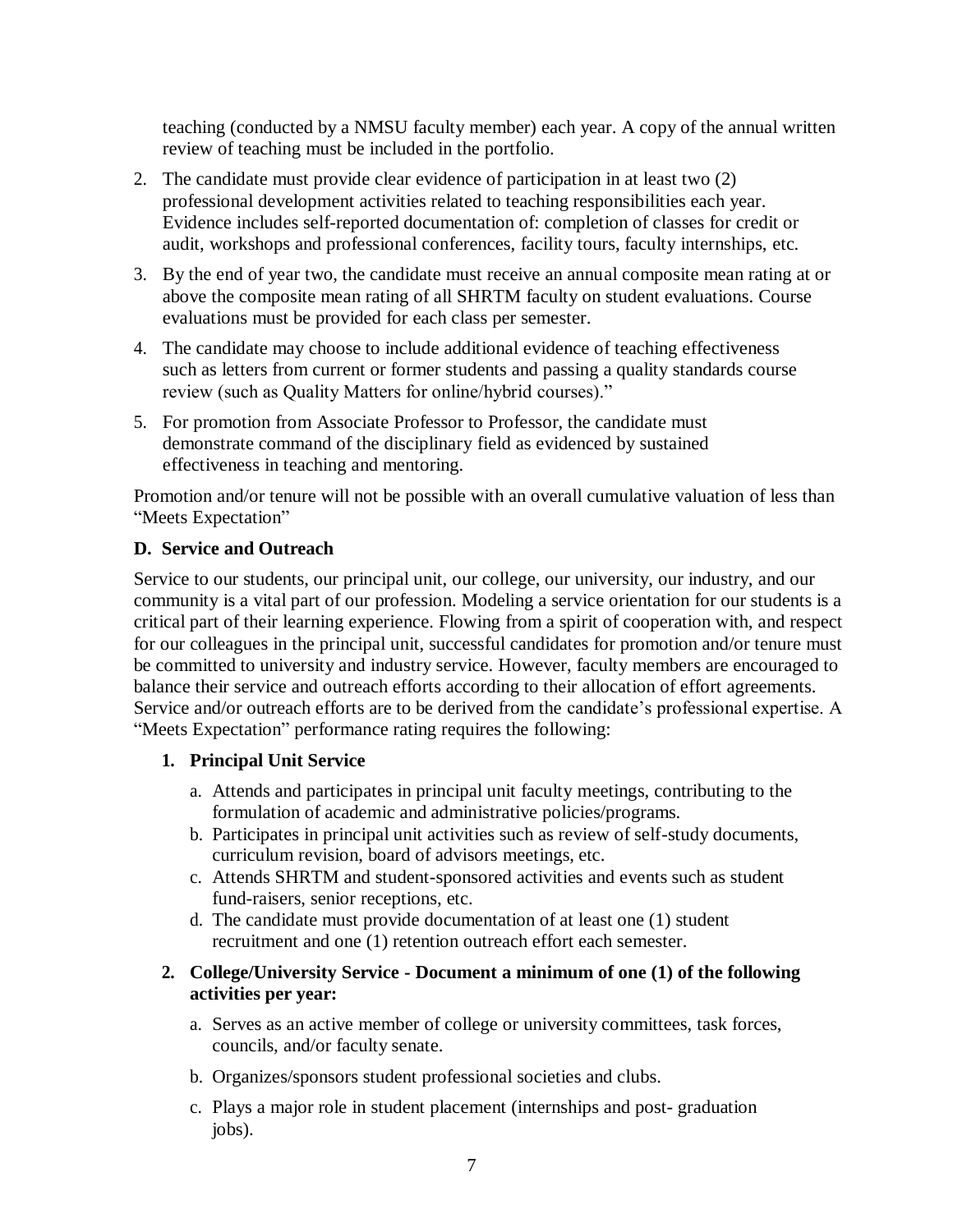#### **3. Professional/Public Service- Document at least two of the following**

- a. Holds a position in a professional association.
- b. Serves on editorial review board or as editor of professional journal.
- c. Serves on editorial committee or as editor of journal, newsletter, or other publications.
- d. Writes articles for newsletters, extension publications, etc.
- e. Serves as committee chair/coordinator of professional meeting or convention.
- f. Provides discipline related training programs for various non- university audiences.
- g. Provides discipline related consultation on voluntary basis to industry-related individuals and/or groups.
- h. Works with community projects in hospitality-related areas.
- i. Participates in public service media activities.

Flexibility in these requirements is possible based on the level and quality of contribution made to these activities. Promotion and/or tenure will not be possible with an overall cumulative valuation of less than "Meets Expectation."

#### <span id="page-7-0"></span>**E. Leadership**

While a faculty member's performance must be evaluated through their contributions to the Four Areas of Faculty Effort, leadership is an important component. Leadership must not be considered as a separate area to be evaluated. Rather, when applicable, its value should be considered in how they affect performance in one or more of the Four Areas of Faculty Effort.

#### <span id="page-7-1"></span>**F. Non-Tenure-Track Faculty (NTTF) Promotion Procedures and Criteria**

The procedures and criteria are the same as described in Appendix 1 of the ACES P&T policy, which state promotion requires "qualifications commensurate with the corresponding rank of tenure track faculty." "The promotion process for Non Tenure-Track Faculty (NTTF) will be administered according to the guidelines in the ACES Criteria for Promotion and Tenure. In this regard, there will be no differences in the promotion process between NTTF and Tenure Track Faculty (TTF).

Evaluation of NTTF applications for promotion should focus on the specific position responsibilities and areas of appointment in research, extension, teaching and/or administration. Professional activities, including service, extension and outreach, and leadership also should be evaluated. In NTTF promotion considerations, the total contribution of the faculty member to the mission of the principal unit, college and/or university should be considered. (ACES Appendix 1)

#### <span id="page-7-2"></span>**III. POLICIES AND PROCEDURES**

#### <span id="page-7-3"></span>**A. Candidate Specific**

#### **1. Guidelines for Preparing the Portfolio**

The candidate is responsible for submitting a promotion and/or tenure portfolio composed of a core document and documentation file in accordance with the College Criteria for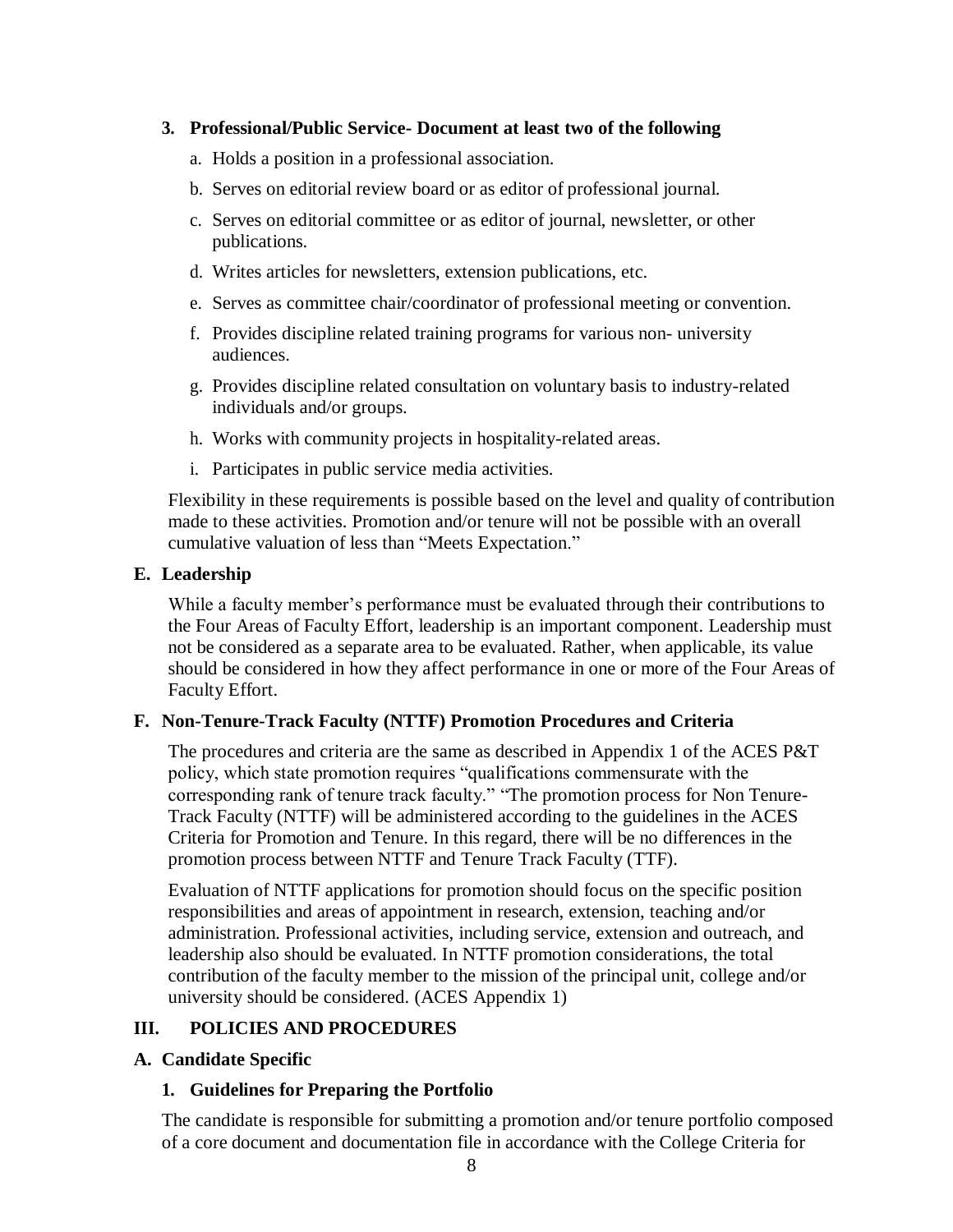Promotion and Tenure Guidelines (9.35). APA citation style must be utilized. Sample portfolios are available at the NMSU Teaching Academy.

#### **2. Annual, Mid-probationary and Post-Tenure Review**

Tenure track faculty members are responsible for submitting a portfolio for annual review in accordance with NMSU ARP 9.35, Part 6. This document is submitted and reviewed by the SHRTM Promotion and Tenure Committee.

Faculty who choose to participate in a Mid-Probationary review process must submit their Portfolio to their department head in accordance with the timeline in ARP 9.35 Part 10. The Portfolio shall be prepared in accordance with ARP 9.35 Part 6, "Portfolio Preparation by Candidate" and be reviewed by the SHRTM promotion and tenure committee, the SHRTM director, and the ACES college promotion and tenure committee. The college committee will provide to the department head and faculty member a written formative evaluation of progress. The review is conducted in accordance with the Principle Unit's promotion and tenure policy. (See ARP 9.35 Part 3, "Mid-Probationary Review")

#### Post Tenure Review

Candidates at the Associate level have the option to have their portfolio reviewed annually. In the spring of the year in which a candidate wishes to apply for promotion to the rank of Professor, the candidate must submit their portfolio to the SHRTM Promotion and Tenure Committee.

Regardless of whether tenured faculty submit a portfolio to the SHRTM Promotion and Tenure Committee, tenured faculty will be required to annually participate in and receive an extensive examination of their teaching, their research and scholarly output, and their service as part of the annual review process conducted in accordance with ARP 9.31 – Annual Performance Evaluation – Regular Faculty.

Faculty are also responsible for submitting a portfolio, when requested to do so by the principal unit administrator, in accordance with NMSU policy for post-tenure review.

#### **3. Application for Tenure and/or Promotion**

Candidates submit their portfolio in their sixth contract year according to administrative guidance. See ARP 9.35 Part 10 for the approximate timeline to submit the Promotion and Tenure portfolio.

Following the Promotion and Tenure guidelines the candidate will provide the SHRTM Director with a list of potential external reviewers from which letters of evaluation may be requested. This list must include faculty members from other post- secondary hospitality and tourism programs, serving at or above the rank being applied for by the candidate to serve as outside reviewers. The list should include faculty whose stature in the candidate's professional areas and research areas is such that the reviewer can write an informed, objective evaluation. The final list of potential external reviewers may include, but is not limited to, the names on the list provided by the candidate. In addition, the candidate will provide the SHRTM Director with a list of potential references from peers, students, former students and industry associates. Letters of reference will be solicited by the SHRTM Director. The final list of references can include, but is not limited to the names on the list provided by the candidate. For tenured and tenure track faculty the candidate may also provide the department head with a list of people they do not wish to be reviewers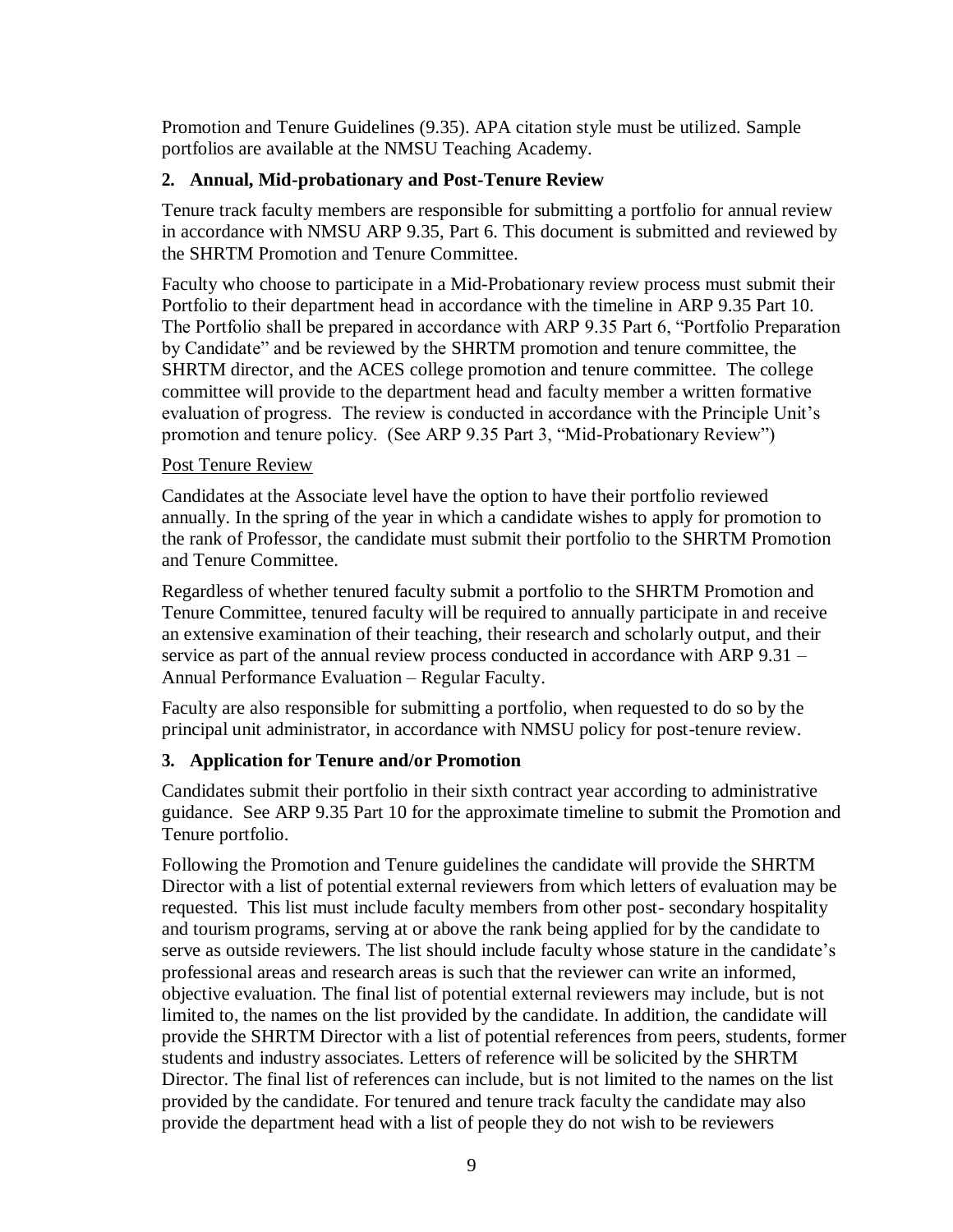### **4. Extension of the Probationary Period.**

A tenure-track faculty member may request an extension of the probationary period in accordance with NMSU ARP 9.35. Part 2.B "Extension of the Probationary Period."

### **5. Withdrawal of Application**

A candidate may withdraw their application for promotion and/or tenure from further consideration in accordance with NMSU ARP 9.25 Part 6 "Withdrawal."

### **6. Candidate Changes to Portfolio**

The candidate may make additions, deletions or other changes of materials in their portfolio through the HRTM Director, even after the document has been submitted for committee review as long as it occurs at least 48 hours prior to the committee's deliberations. The HRTM Director shall promptly notify the committee chair regarding any changes. These changes shall be documented in writing by the HRTM Director, noting the date, time and nature of the changes.

# **7. Candidate Review of Items Included in the Portfolio**

The candidate is allowed to review all items in the portfolio assembled prior to the review by appropriate committees, administrators and/or external reviewers. The review must occur within the presence of a HRTM Director or their designated representative. The review must be documented in writing, noting date, time and the name of the witness.

### **8. Appeals**

The candidate is entitled to pursue an appeal following the guidelines detailed in the NMSU Policy Manual, ARP 9.35 Part 9: Right to Seek Redress for Violation of Evaluation, Promotion, or Tenure Rules, ARP 3.25 Discrimination, Harassment and Sexual Misconduct on Campus and ARP 10.60 Faculty Grievance Review and Resolution.

### **9. Mentoring**

While the Director of the SHRTM will appoint a faculty mentor, candidates are also encouraged to seek additional mentoring from appropriate colleagues within the college and university or even externally. Candidates are additionally encouraged to seek professional development from the Teaching Academy, OCIP, and IIQ

### <span id="page-9-0"></span>**B. SHRTM Director Specific**

### **1. Storage/Security and Review of Documentation**

The SHRTM Director shall provide the committee chair with notification that the candidate's portfolio is complete and available for review. The committee chair will notify committee members. The portfolio is to be held in a secure location. Hard copies of the portfolio, if requested, are to be held in the SHRTM director's office. Electronic copies may also be held using secure electronic methods.

### **2. Confidentiality**

Strict confidentiality of materials, deliberations, and decisions of the committee will be observed other than communication which is required in order to comply with procedural guidelines.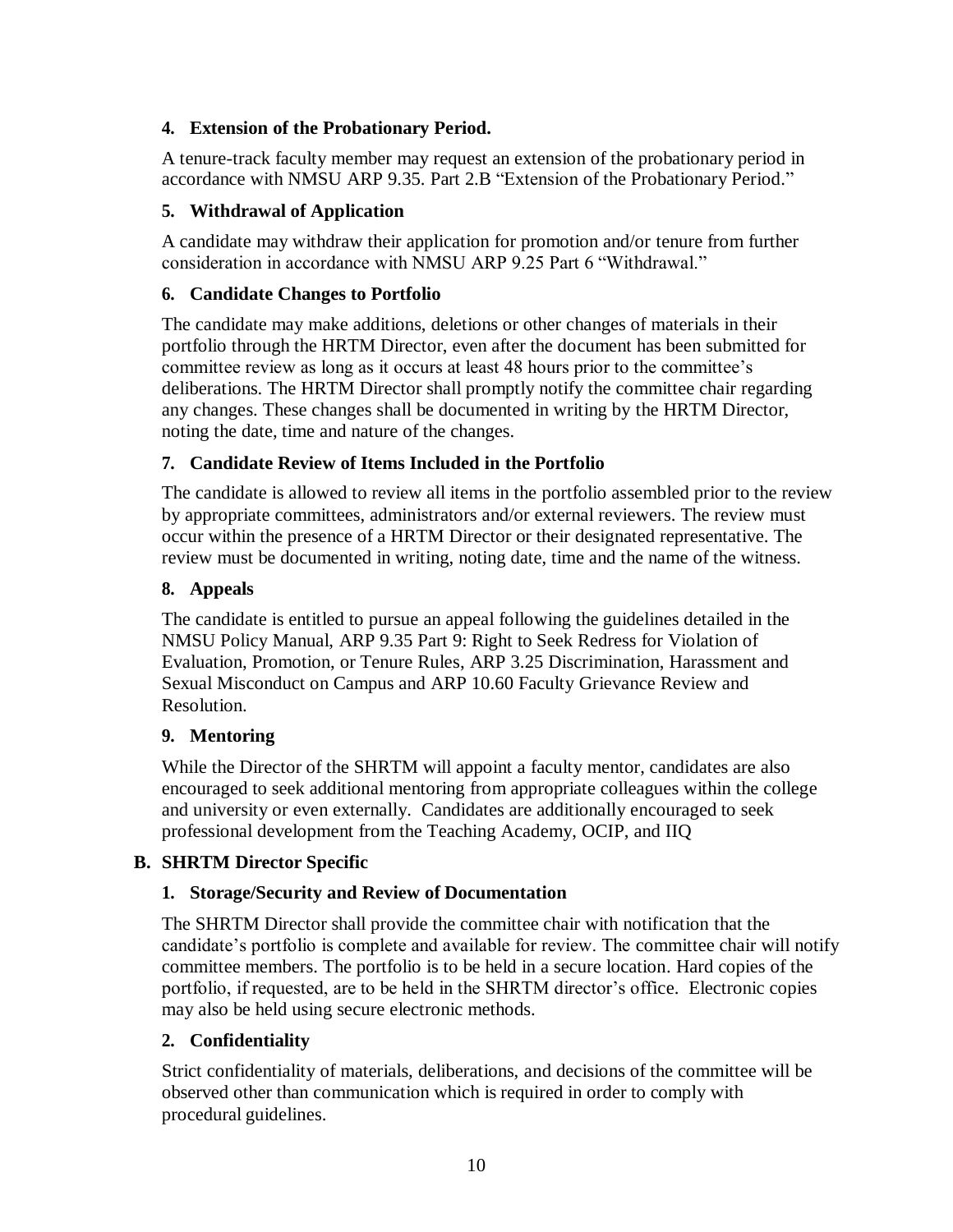### **3. Review and Update of the Promotion and Tenure Policies and Procedures**

Department rules and procedure for evaluation, promotion and tenure are required to be reviewed by a departmental committee including but not limited to those occasions when the NMSU Rules on Faculty Evaluation, Promotion and Tenure are amended, to maintain consistency. The SHRTM Director will appoint a review committee including faculty from the department and the department head.

If the NMSU Rules on Faculty Evaluation, Promotion, and Tenure (ARP 9.30 – 9.36) should change during a faculty member's pre-tenure or pre-promotion period, the faculty member may elect whether to be evaluated by the former Rule or the revised Rule. This election shall be documented in writing to clearly specify which standards, criteria, etc. will be applied in accordance with the faculty member's election" (NMSU ARP 9.30).

# **4. Mentoring**

The Director of SSHRTM in consultation with the candidate will appoint at least one faculty mentor. Candidates should be encouraged to seek additional mentoring from appropriate colleagues within the college and university or externally. Candidates are also encouraged to seek professional development from the Teaching Academy, OCIP, and IIQ.

# **5. Annual, Mid-probationary and Post-Tenure Review**

The SHRTM Director will assure that the committee will conduct an annual review of tenure-track faculty and that it will also participate in post- tenure reviews as per NMSU Policy. Annual review supersedes the need for mid-probationary review.

### **6. Appointment of SHRTM Promotion and Tenure Committee Chair**

The SHRTM Promotion &Tenure Committee Chair will be appointed annually by the SHRTM Director.

# **7. Conflict of Interest**

The Director of the SHRTM shall ensure that the P&T committee reviews the university's Conflict of Interest policies, and rules and procedures annually or at least for each year for which the committee conducts candidate reviews and or recommendations.

### **8. External Reviewers/References**

In the year of application for promotion and/or tenure, letters of reference and letters from external reviewers will be solicited by the SHRTM Director. The final list of references and reviewers can include, but is not limited to, the names provided by the candidate.

### **9. External Review Process**

# Solicitation of External Letters

Evaluation of a faculty member's accomplishments can best be made through informed judgments of peers and colleague in the profession. A reviewer should be a highly regarded expert in one or more aspects of the candidates work and must be able to offer an objective assessment of the candidate's work. When a reviewer holds a tenured position, it should be at or above the rank sought by the candidate (NMSU ARP 9.34.3.AA). Conflicts of interest, either real or perceived, must be avoided when selecting External Reviewers. It is recommended that a candidate has a diverse set of reviewers to get the most complete picture of the candidate's performance. The peer review process will be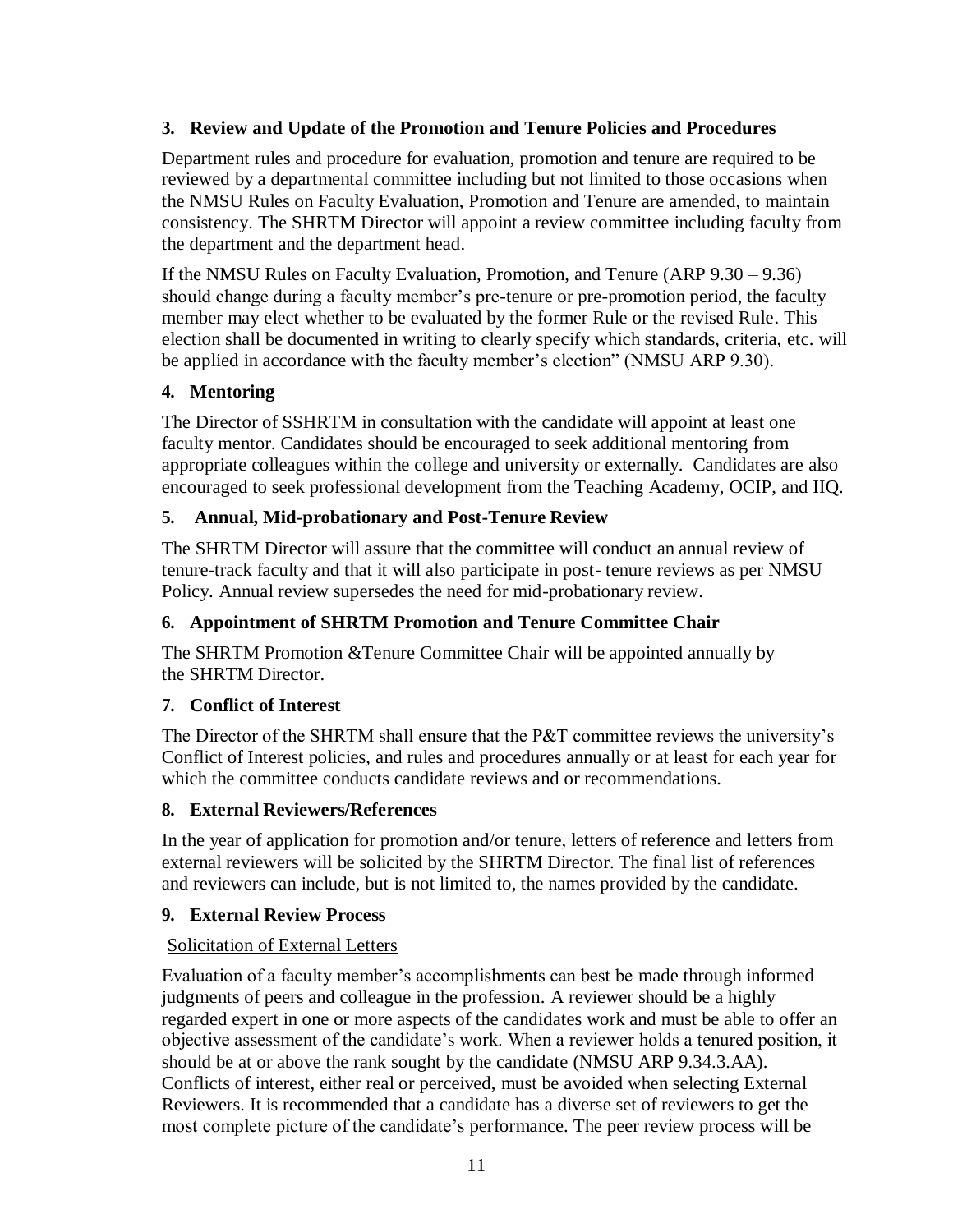managed by the SHRTM Director in consultation with the candidate.

The SHRTM Director will obtain letters from a minimum of three (3) external reviewers. Letters of reference will be solicited by the SHRTM Director. The SHRTM director shall send a request along with a copy of the candidate's CV document and copies of three refereed publications of the candidate's choice. A copy of the SHRTM policies and criteria for tenure and/or promotion must also be provided to the reviewers, as well as the URLs to access the ACES and NMSU Promotion and Tenure documents. The SHRTM director will instruct reviewers to include a brief statement regarding the individual's qualifications for serving as a reviewer. Reviewers will be asked to indicate the relationship between the candidate and reviewer. The request will also include notification that the candidate will have an opportunity to read the letter of assessment as well as notification that third parties in the event of an EEOC or other investigation into a tenure or promotion decision may review letters.

The SHRTM Director will inform the candidate of all solicited reviewers and references. The SHRTM Director will be responsible for placing the letters in the candidate's portfolio.

#### Unsolicited Letters

The principal unit administrator will place unsolicited letters in the candidate's portfolio, and shall clearly identify them as unsolicited letters.

### <span id="page-11-0"></span>**C. SHRTM Promotion and Tenure Committee Specific**

The SHRTM Promotion and Tenure Committee shall perform the duties enumerated in NMSU ARP Section 9.35.5.C.

### **1. Composition of Committee**

The committee shall be composed of a minimum of three members. All SHRTM faculty members above the rank of Assistant Professor may choose to serve on the committee. The committee shall include at least one Non Tenure Track Faculty (NTTF) member (NMSU ARP 9.34. Part 1.C). All tenure and Tenure-Track Faculty are eligible to vote for committee members. NTTF are eligible to vote for college faculty membership.

If there is an insufficient number of tenured or appropriately ranked SHRTM faculty to form the three person committee, then the SHRTM Director, in consultation with the candidate(s) and existing committee members, will select the remaining member(s) from within ACES.

Term limits do not apply.

The committee will meet as required and before the first meeting of the academic year, the SHRTM Director shall appoint a chair.

### **2. Conflict of Interest**

Conflict of interest is defined as any case in which an objective outsider would reasonably suspect conflict of interest that would result in an inability to be objective and fair in the assessment of a candidate's record.

Prior to deliberations, the committee chair will review with the committee the matter of conflict of interest. Any member of the committee who has a conflict of interest with respect to a case at hand will request recusal for that case by submitting a written memo to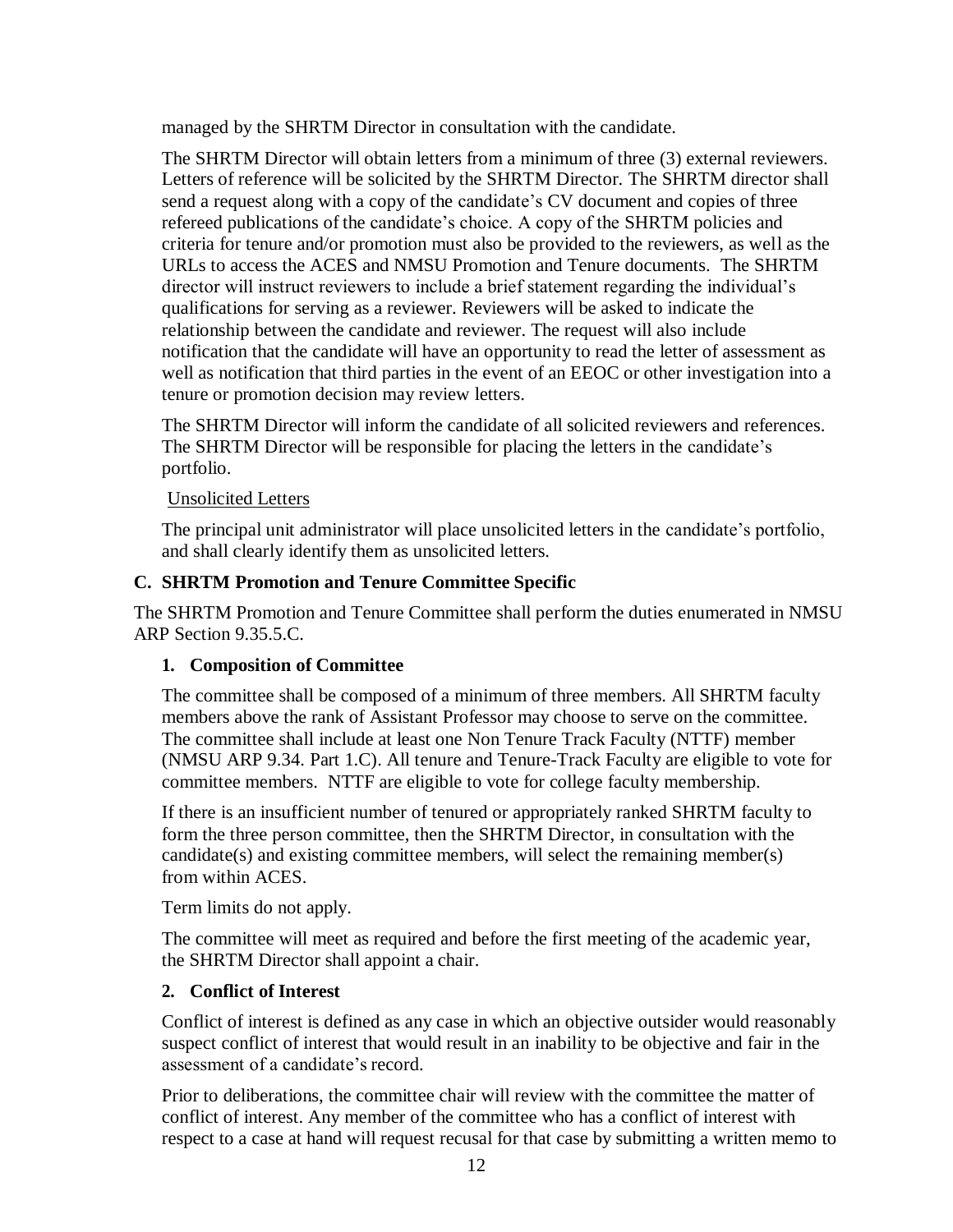the chair of the committee with a copy to the SHRTM Director.

A majority of the committee members may vote to recuse a committee member who has an actual or apparent conflict of interest but does not request recusal. The chair of the committee will submit a memo indicating the recusal to the SHRTM Director.

Recusals will be noted in any reporting of the committee vote counts.

#### **3. Dean and HRTM Director Consult with SHRTM Promotion & Tenure Committee**

The Dean and/or SHRTM Director may meet with the committee to discuss procedural matters

#### **4. Storage/Security and Review of Documentation**

The SHRTM Director shall provide the committee chair with notification that the candidate's portfolio is complete and available for review. The committee chair will notify committee members. The portfolio is to be held in a secure location. Hard copies of the portfolio, if requested, are to be held in the SHRTM director's office. Electronic copies may also be held using secure electronic methods.

#### **5. Committee Request for Additional Information**

All committee requests for additional information must be made in writing to the candidate. The candidate must be allowed a minimum of seven days from the date of request to provide the information. The information should be delivered to the committee through the SHRTM Director.

#### **6. Committee Deliberations, Voting and Notification of Candidate**

According to administrative guidelines and calendars, The SHRTM Promotion and Tenure Committee meets to review all candidate portfolios.

The committee:

- 1. Examines and reads the Portfolio of each candidate.
- 2. Evaluates the candidate according to department promotion and/or tenure standards.
- 3. Considers the candidate's department assignment and role apportionment as specified in the candidate's position description and Allocation of Effort Forms.
- 4. Performs an annual review of Tenure-Track Faculty following departmental guidelines and forwards results to department head and dean or equivalent administrator. This review is separate from, and independent of, the department head's annual review of each faculty member.
- 5. Makes recommendations to the department head pertaining to faculty members who are seeking promotion and/or tenure based on the candidate's Portfolio and departmental criteria.
- 6. Records in each candidate's Portfolio the committee's vote totals.
- 7. Places the committee's recommendation in the candidate's Portfolio.
- 8. Participates in the optional Mid-Probationary Review process, providing formative feedback to candidates

Deliberations and voting of promotion and tenure committees will be conducted in